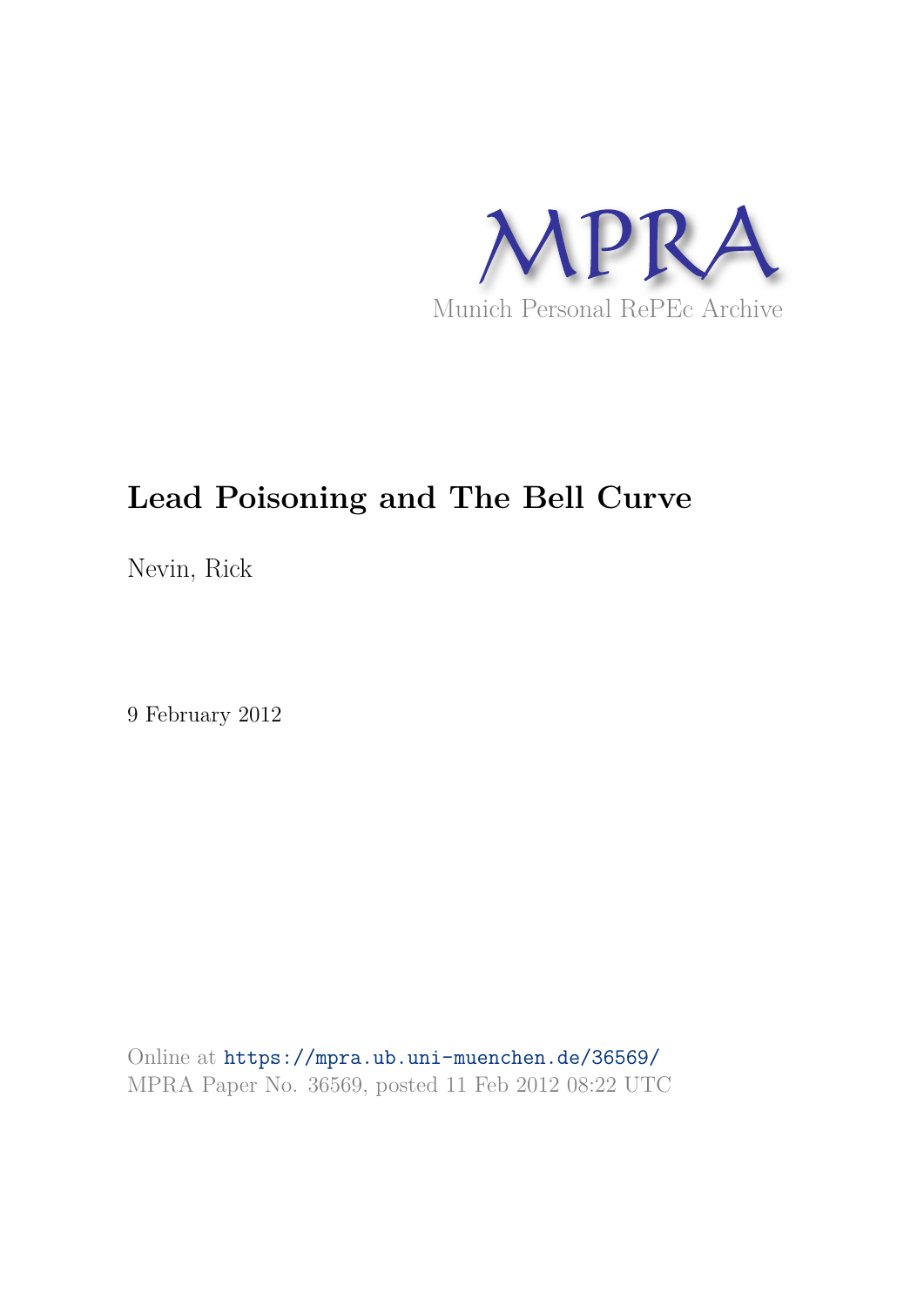**Rick Nevin** 

Working Paper

February 9, 2012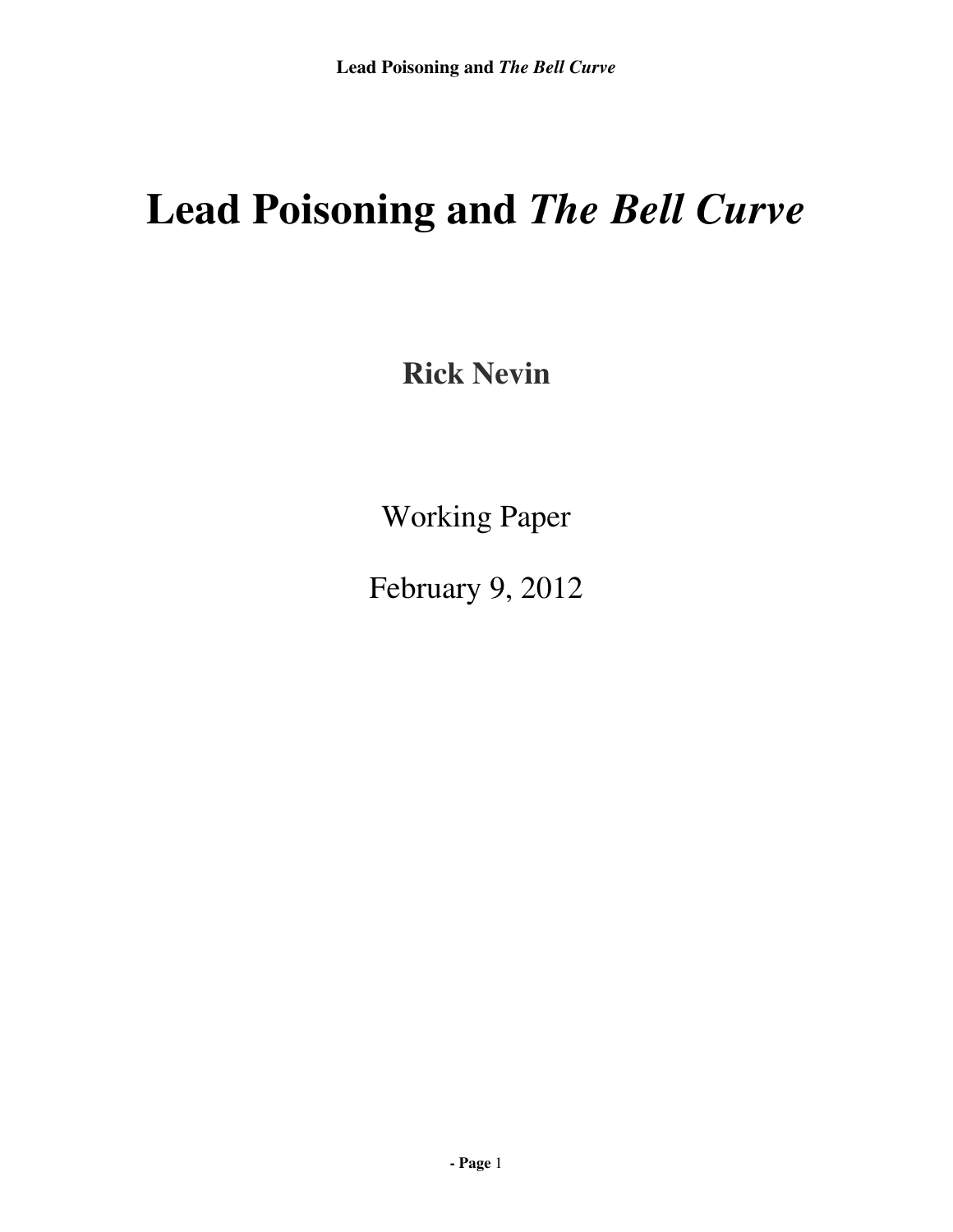# **Abstract**

A robust environmental health literature demonstrates that preschool lead exposure can cause neurodevelopmental damage and associated adverse impacts on IQ, education, and behavior. Cognitive psychology research also shows an association between IQ and education and behavior risks, but finds that IQ is largely inherited. The impact of lead exposure was barely acknowledged in a fierce debate over IQ after the 1994 publication of *The Bell Curve*, but subsequent research has shown that trends in behavior linked to IQ in *The Bell Curve* have tracked lead exposure trends across decades and around the world. Preschool lead exposure trends continue to predict global crime trends and USA trends in education attainment, mental retardation, and teenage pregnancy. Evidence from temporal analyses and other lead toxicity research suggest a causal relationship between lead exposure and important societal trends. Trends in tooth enamel formed in early childhood also confirm that *The Bell Curve* reflected birth years of extreme variation in lead exposure, resulting in extreme differences in estimated behavior risks associated with IQ. This evidence also presents a new perspective on cognitive research indicating that IQ is inherited.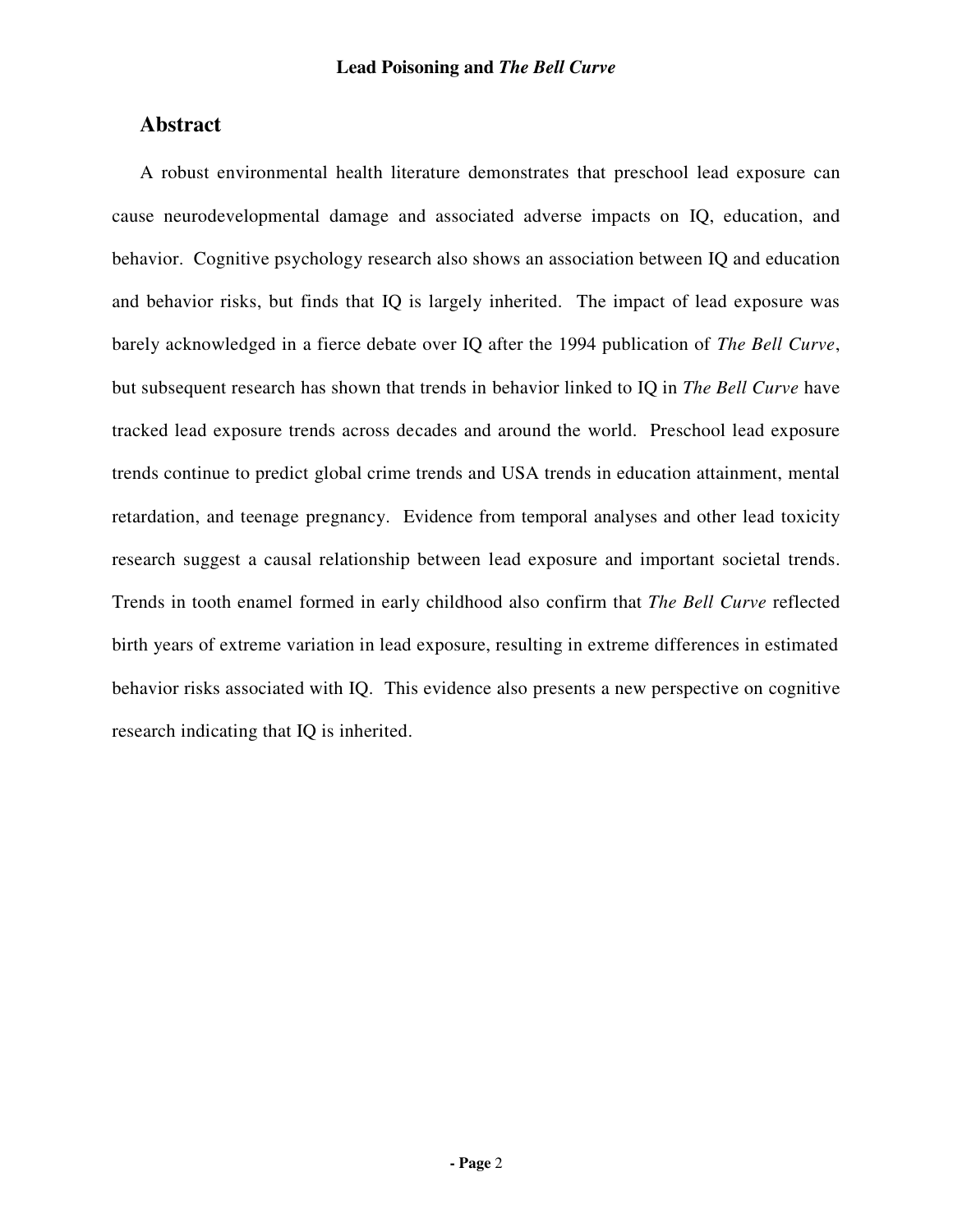*The Bell Curve*, by Herrnstein and Murray (1994), reviewed research showing that IQ is largely inherited, and examined background and annual interview data from the 1979-1990 National Longitudinal Survey of Youth (NLSY), a representative sample of Americans born in the late-1950s and early-1960s. NLSY participants, ages 14 to 22 in 1979, were given the Armed Forces Qualification Test in 1980. Those scores were converted to the IQ scale, which measures individual IQ relative to the scores recorded by a representative "norm" sample of test-takers. Average IQ of 100, by definition, corresponds to the average norm sample score. A statistical method calculates individual IQ relative to the norm sample score distribution, so 5% of the norm test-takers have IQ below 75, 20% have IQ of 75-90, 50% have IQ of 90-110, 20% have IQ of 110-125, and 5% have IQ above 125. *The Bell Curve* found that white NLSY participants with IQ below 90 had a greater risk of unwed births, incarceration, and failure to get a high school degree, with even higher risks for youths with IQ below 75 (Figure 1).





<sup>&</sup>lt;sup>1</sup> Herrnstein and Murray (1994)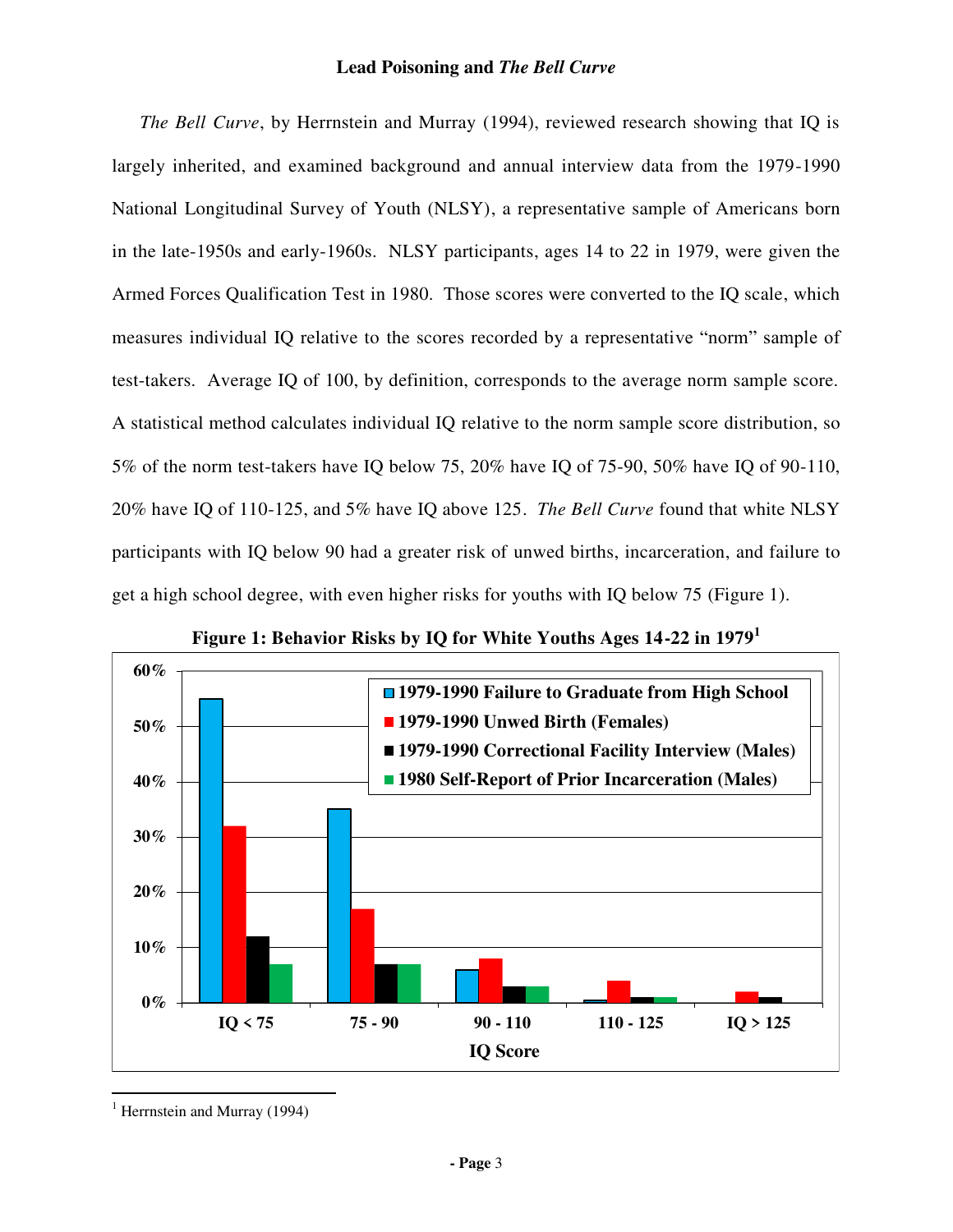Based on a comparison of NLSY data for white and black youths, Herrnstein and Murray argued that racial differences in academic attainment and undesirable behavior prevalence can be largely explained by racial differences in IQ. The authors did concede that a relationship between inherited IQ and crime could not explain changes in national crime rates over time. Since the 1994 publication of *The Bell Curve*, juvenile offending, unwed teen pregnancy, and dropout rates have all plummeted, with the most dramatic declines recorded by black youths.

In response to controversy over *The Bell Curve*, the American Psychological Association (APA) prepared a report on Intelligence: Knowns and Unknowns. (Neisser et al., 1996) This report states that IQ is positively correlated with education attainment (years of schooling) and achievement test scores (curriculum knowledge). Other research confirms that low IQ is associated with increased risk of impulsive and criminal behavior. (Moffitt, 1993)

The APA report briefly notes that lead exposure has "well-established negative effects on intelligence". Nevin (2000; 2007; 2009) has shown that lead exposure trends explain most of the variation across many decades in USA mental retardation prevalence, unwed pregnancy rates, Scholastic Achievement Test scores, and violent and property crime rate trends in the USA, Canada, Britain, France, Finland, Italy, West Germany Australia, and New Zealand. An analysis of lead in tooth enamel formed in early childhood also shows that USA urban lead exposure peaked around the mid-point of the 1979 NLSY birth years. (Robbins et al. 2010)

#### **Lead Exposure and Societal Trends: Evidence of Causation**

Lead poisoning can be caused by lead paint chip ingestion, air lead inhalation, and other sources, but the most common exposure pathway for children is lead-contaminated house dust ingested via normal hand-to-mouth activity as they crawl. (Lanphear et al. 1998) Ingested lead is absorbed into the bloodstream and carried to the brain where it causes many effects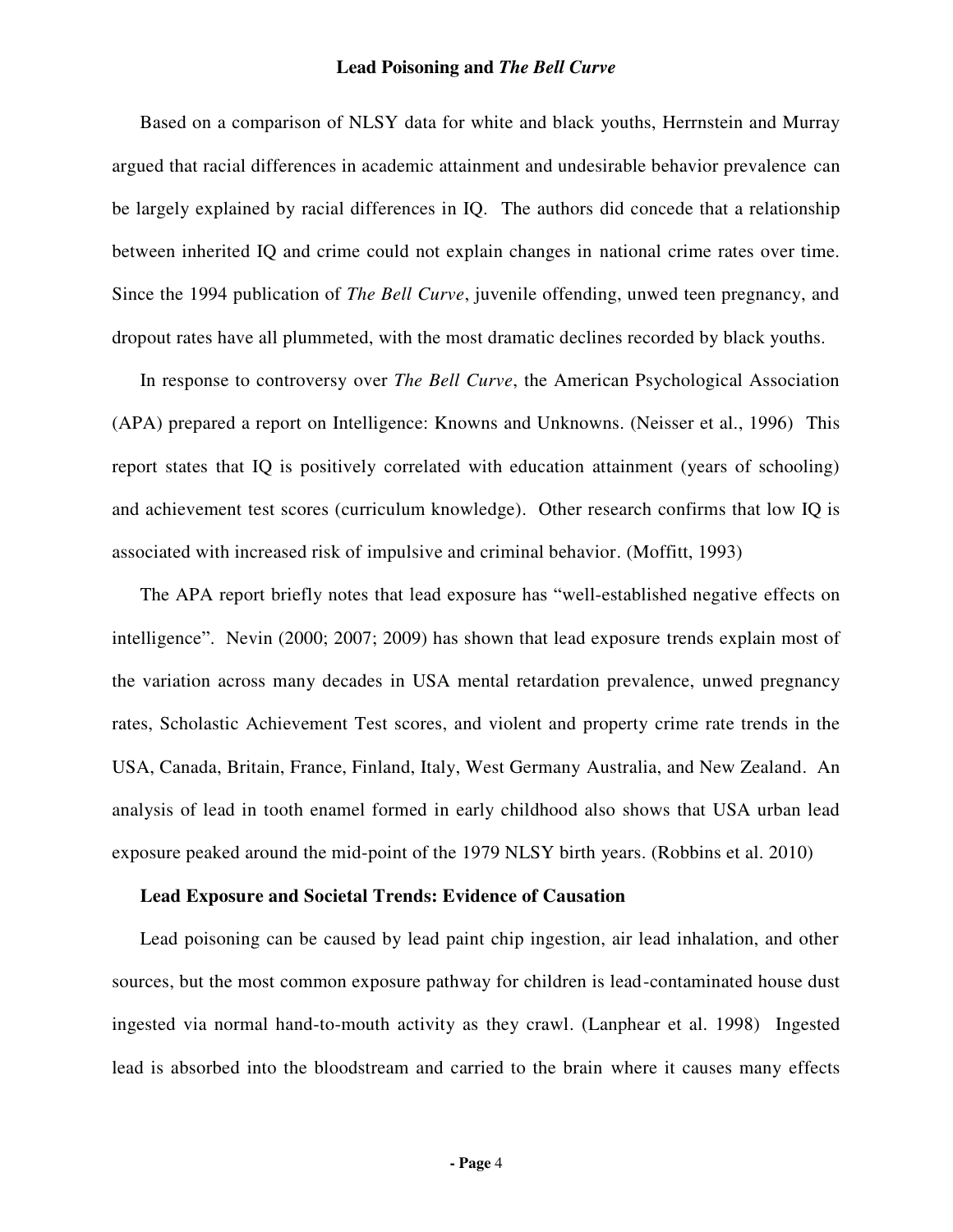that establish a basis for expected neurobehavioral damage, and "the unfortunate expectations based on ... lead's toxic effects are fulfilled by the findings from studies of neuropsychological functioning in lead-exposed children". (Lidsky and Schneider, 2003)

An increase in blood lead from 1 to 10 mcg/dl (micrograms of lead per deciliter of blood) is associated with a loss of 7.4 IQ points. (Canfield et al. 2003) Another one-third IQ point is lost per mcg/dl increase from 10 to 15 mcg/dl, and one-quarter IQ point lost per mcg/dl over 15 mcg/dl. (Schwartz 1994) Therefore, blood lead over 20 mcg/dl can lower IQ to less than 90 among children who would have had average IQ of 100, and blood lead over 40 mcg/dl can lower IQ to less than 75 for children who would have had IQ of 90 (Figure 2). When large scale blood lead screening began in many USA cities around 1970, 25% of city children tested had blood lead over 40 mcg/dl. (Gilsinn, 1972) In addition to reducing IQ, preschool lead exposure is directly associated with an increased risk of violent and delinquent behavior. (Denno, 1990; Dietrich et al., 2001; Needleman et al., 1996; 2003; Wright et al., 2008)



**Figure 2: IQ Loss Associated with Preschool Blood Lead**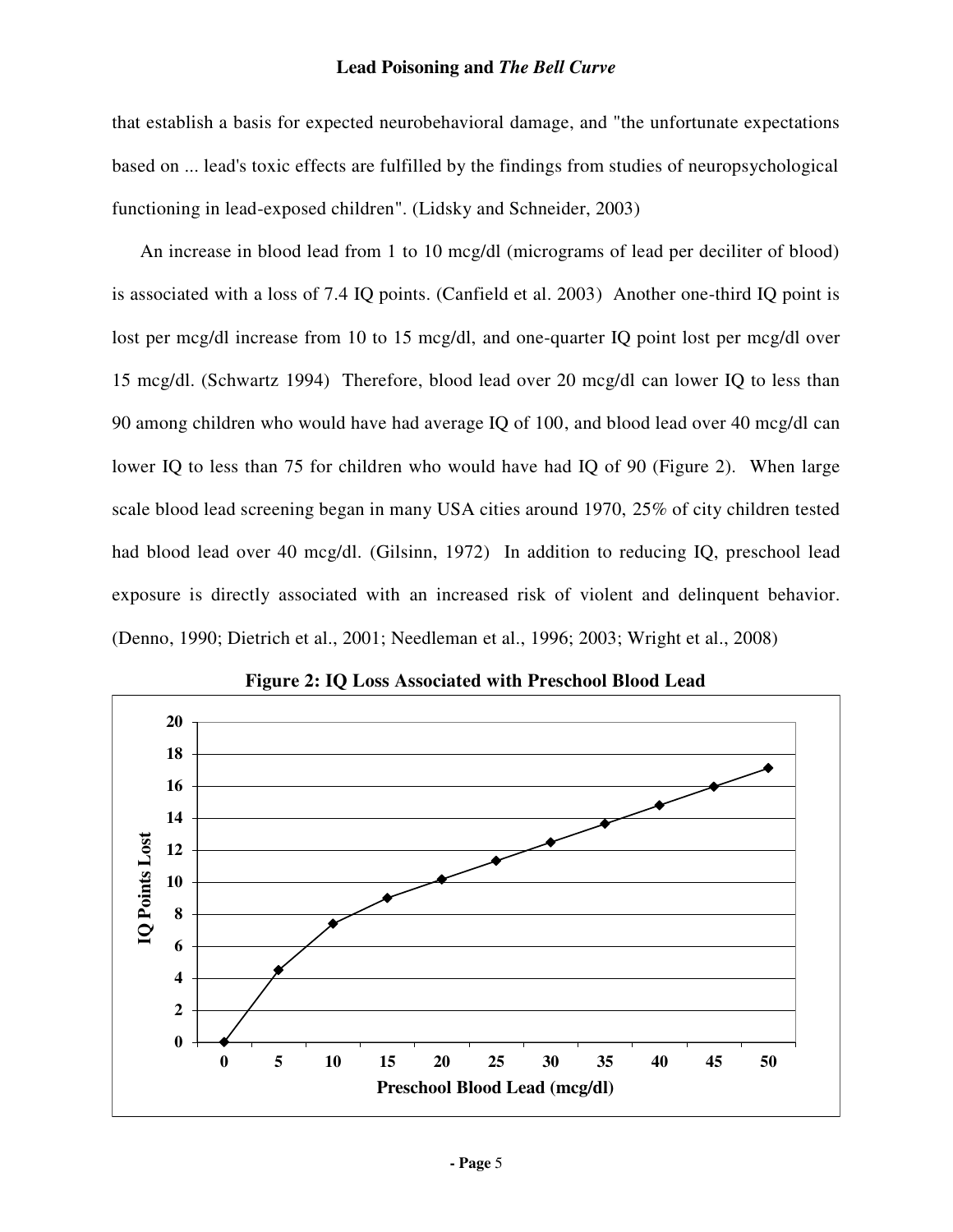The use of lead in paint and gasoline caused global exposure to lead-contaminated dust over the 20th Century. Lead paint use surged in the 1800s, and heavily-leaded circa-1900 paint deteriorated by "chalking", causing severe lead dust hazards. The leaded share of USA pigments fell from near 100% in 1900 to 35% by the 1930s, but the USA didn't ban lead paint until 1978. From 1935 through the mid-1980s, average USA preschool lead exposure tracked trends in per capita use of lead in gas, as air lead fallout contaminated dust while lead paint exposure changed slowly with changes in the housing stock. Lead paint in older homes is the main cause of USA preschool lead exposure today. (Nevin et al., 2008; Nevin, 2010)

USA murder rates have tracked the rise and fall of per capita use of lead in paint and gasoline, with a 21-year time lag, for over a century (Figure 3). This correlation should not be dismissed as coincidental because the evidence from temporal analyses, in the context of the broader lead toxicity literature, presents compelling evidence of the indicators of causation identified by Bradford Hill (1965), now widely-accepted in public health research.

The *Biological Plausibility* of lead-induced cognitive and neurobehavioral impairment is established by neurochemical, subcellular, and cellular effects of lead exposure in animal and human studies. (Banks et al., 1997) Neurodevelopmental effects include a reduction in gray matter (neuron cell bodies) in the frontal lobe, the seat of impulse control (Cecil et al. 2008), and the destruction of myelin sheaths and decreased activity of an enzyme needed for myelin synthesis. Myelin insulates and thickens the white matter connections between neuron cell bodies, affecting the speed of neuronal signals, allowing the brain to work more in concert. Brain scan studies (Sowell et al. 1999; Bartzokis et al. 2001) suggest that impulsive behavior in all youths could be affected by a gray matter growth surge in the early-teens, followed by rapid white matter growth through the 20s, and ongoing white matter growth to age 50.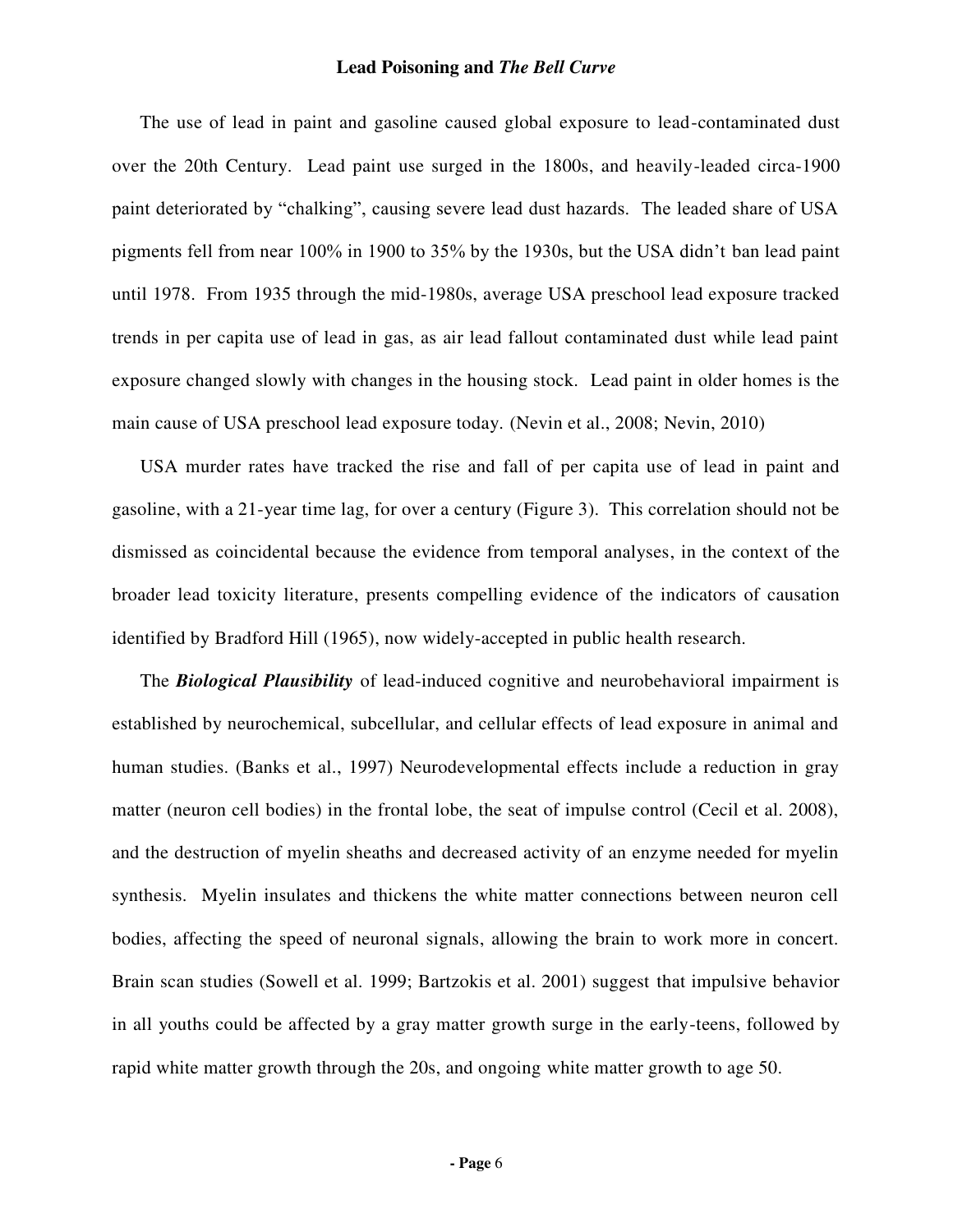



 $\overline{a}$ <sup>2</sup> Nevin (2000); U.S. Centers for Disease Control and Prevention, 2011a; U.S. Department of Justice, 2011a; 2011b (2011 crime rate trend based on six-month data)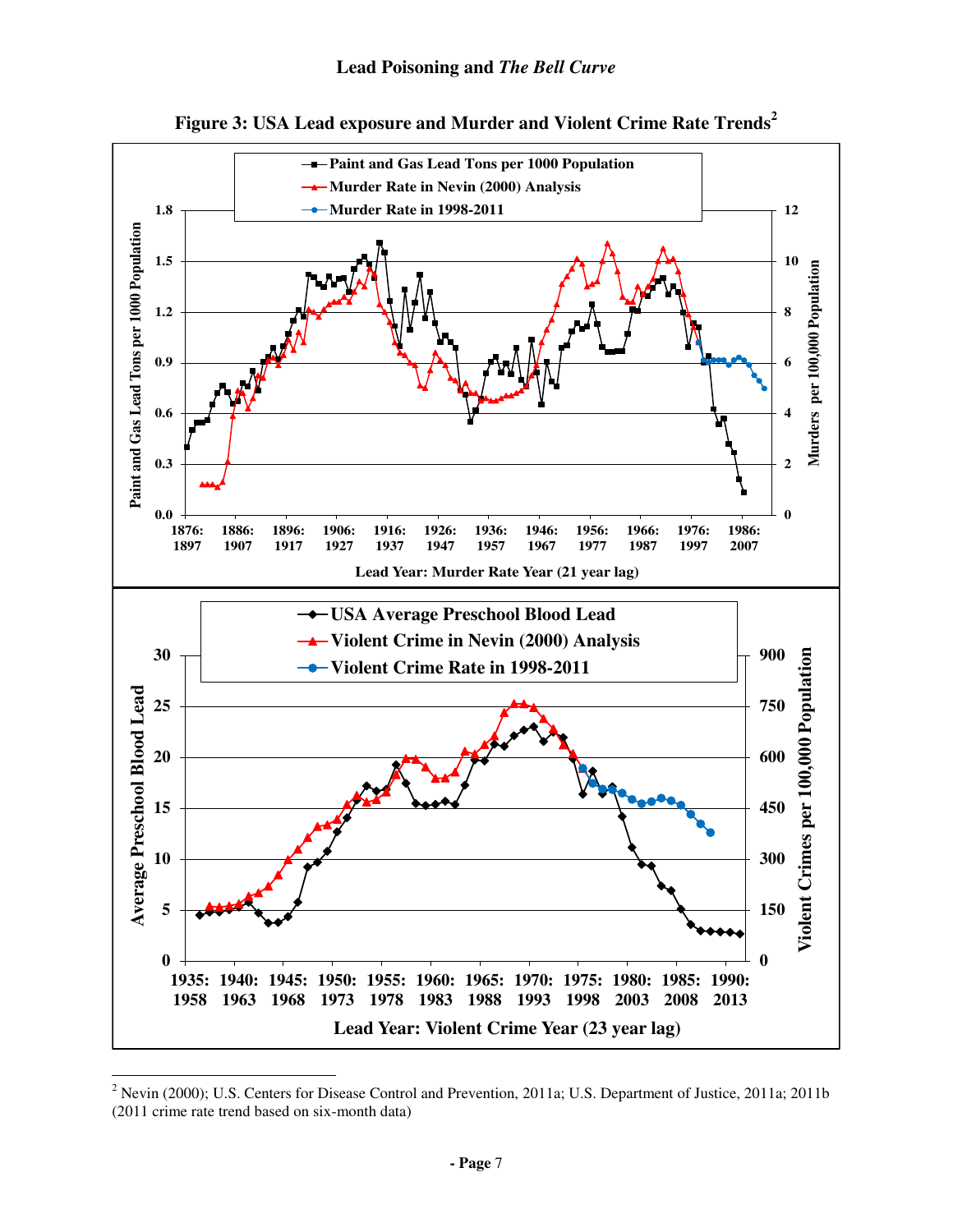Brain growth parallels age-related property crime offending that surges in the early-teens, peaks in late-adolescence, and falls sharply by age 30, and violent offending that peaks in the early-20s and declines through age 50. These age-related offending patterns are not explained by IQ because individual IQ is relatively stable after adolescence. If white matter growth reduces impulsive behavior, then lead-induced myelin impairment could cause more common and severe behavior problems, especially among youths, and the association between low IQ and criminal behavior could be caused by separate neurodevelopmental effects of lead.

The *Strength* of the relationship between lead exposure trends and trends in Scholastic Achievement Test (SAT) scores, mental retardation (MR), and unwed pregnancy and crime is evident in the statistical significance of lead exposure in regression analyses and in the very high percent of variation in education and behavior trends explained by lead exposure. USA blood lead trends explain 65% of the 1953-2003 variation in average SAT math scores, 45% of variation in SAT verbal scores, and 65% of 1948-2001 variation in MR prevalence. USA blood lead trends also explain 58% of the 1972-1996 variation in the pregnancy rate for girls under age 15, and the combined impact of abortion legalization and blood lead trends explains 96% of 1955-1996 variation in unwed pregnancy rates for ages 15 to 17, and 94% of the 1955-1996 variation for ages 18 and 19. International blood lead trends explain: 63% to 93% of variation in index crime rates (violent plus property crime) over several decades in every one of nine nations examined; 91% to 93% of variation in aggravated assault rates in the USA and Britain; 84% to 90% of variation in rape rates in the USA and Britain; 70% to 89% of variation in robbery rates in the USA, Britain, Canada, West Germany, New Zealand, and Australia; and 65% to 91% of variation in burglary rates in the USA, Britain, Canada, Australia, West Germany, New Zealand, and France.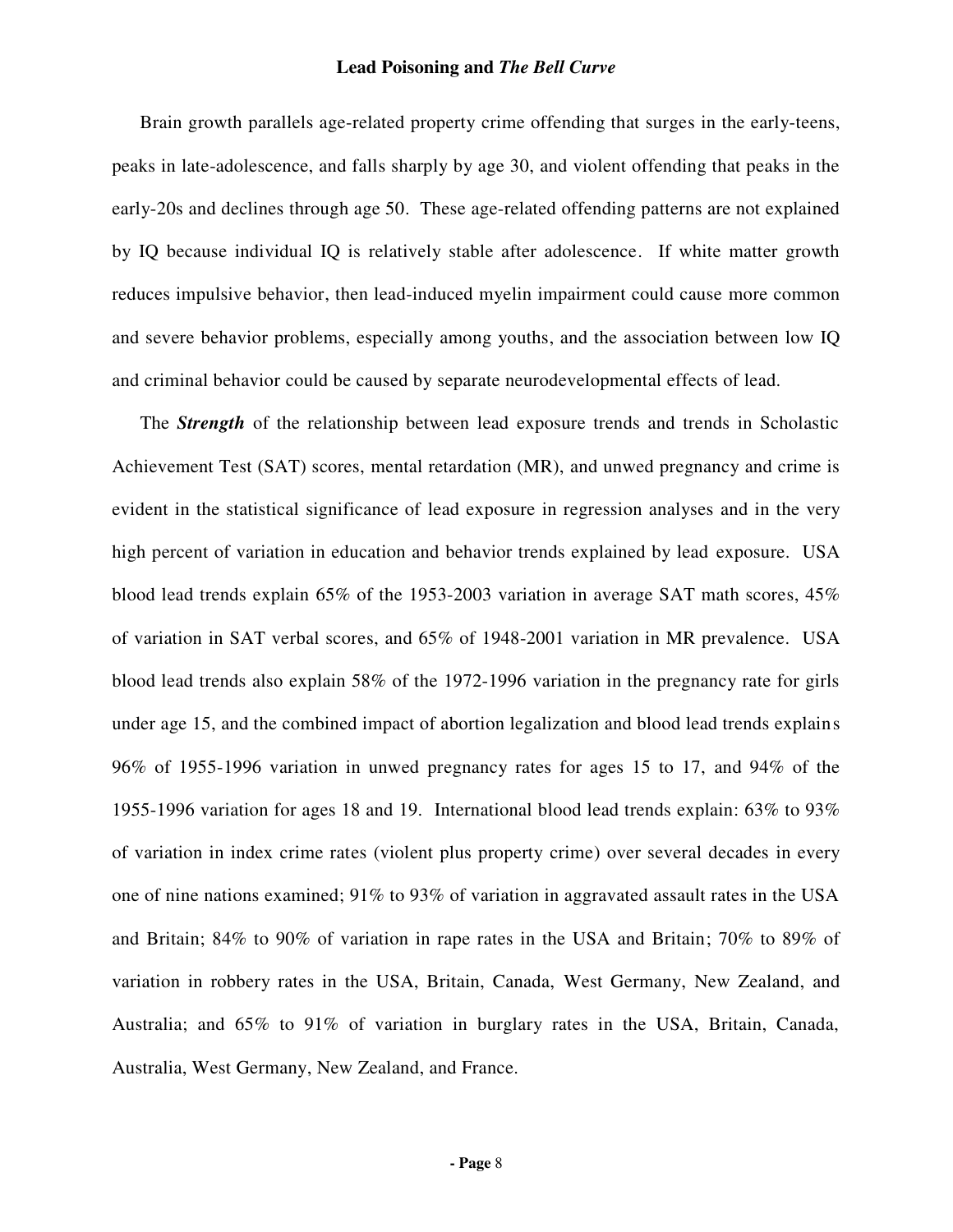The *Consistency* of the relationship between lead exposure and crime trends *within* each nation explains otherwise bewildering divergences in crime rates across nations over time. In 1980, the USA index crime rate was 22% higher than the rate in France and 40% higher than Australia's rate, but the 2001 USA index crime rate was 39% below the French rate and 45% below Australia's rate. Canada's index crime rate was 60% higher than the rate in Britain in the early-1970s, but 20% lower in 2001. In 1974, the USA burglary rate was 50% higher than the rate in Britain and twice the rate in Australia, but the 2002 USA burglary rate was less than half the rates in Britain and Australia. The Canadian robbery rate was five times the rate in Britain in 1962, but the 2002 Canadian robbery rate was less than half the rate in Britain. The 1960 USA aggravated assault rate was almost three times the rate in Britain, but the 2002 USA rate was half the rate in Britain. Crime in the USA and Canada rose and fell earlier than in other nations because gasoline lead exposure rose and fell earlier in the USA and Canada.

*Temporal Precedence* requires, at a minimum, that a suspected cause precede the effect. The statistical best-fit time lags that relate lead exposure and societal trends present especially compelling evidence, linking every outcome to neurodevelopment in the first year of life: A 12-year time lag for ages 6-18 mental retardation; A 17-year lag for SAT scores; A 15-year lag for under-age-15 pregnancy; A 17-year lag for age 15-17 unwed pregnancy; An 18-year lag for burglary; A 23-year lag for violent crime; A 19-year lag for overall index crimes that are about 90% property crimes and 10% violent crimes. *Temporal Precedence* is also evident in peak MR prevalence shifting to older students (Figure 4), peak arrest rates shifting to older offenders, and peak age-specific unwed birth and abortion rates shifting to older women, as the years of peak preschool lead exposure recede into the past.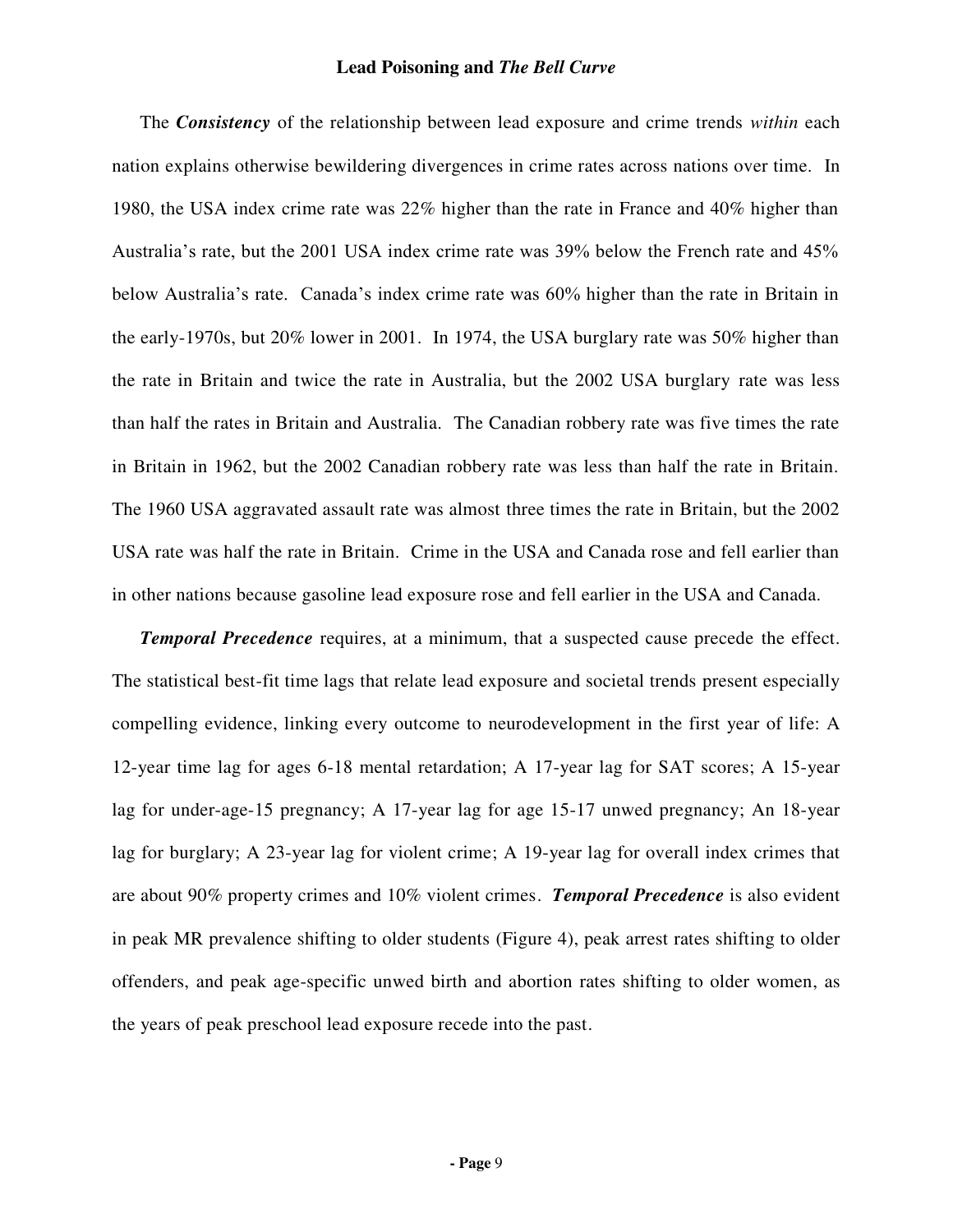



 $\overline{a}$ <sup>3</sup> Nevin (2009); U.S. Department of Education, 2011; 2008-2011: MR prevalence increased slightly from 1992 to 2000, as public schools switched from the 1974 WISC-R IQ test to the 1991 WISC-III. The WISC III was based on a norm sample of children born as lead exposure declined in the 1970s and 1980s. Students with mild MR (IQ above 55) who took both tests recorded IQ that averaged 5.6 points lower on the WISC-III than on the WISC-R. (Kanaya et al., 2003) As a result, more students have WISC-III IQ scores associated with MR, when many of those students would have WISC-R scores above the threshold associated with MR. The impact on MR prevalence due to this change in IQ tests dissipated after 2000 (when the WISC III had been in use for almost a decade).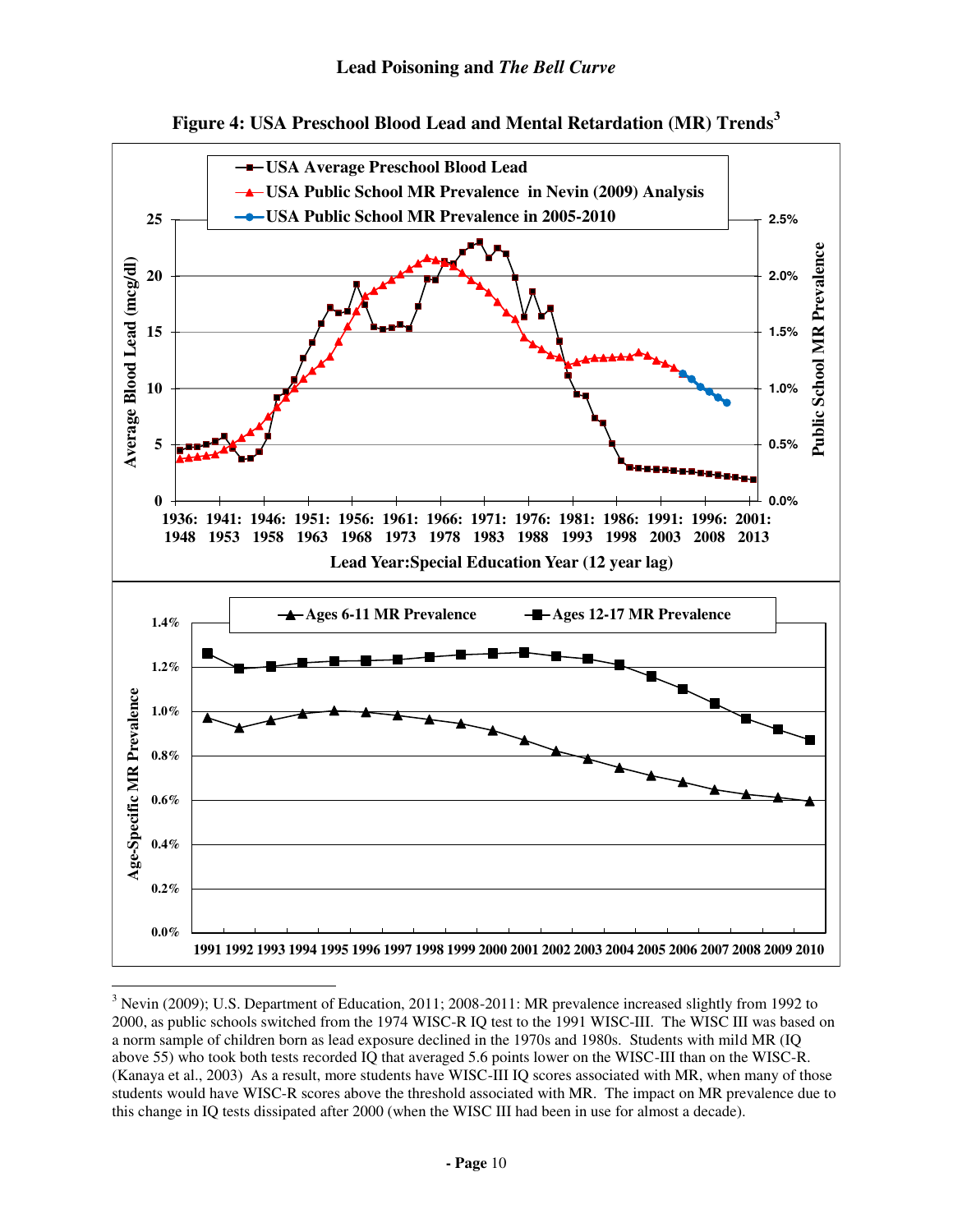With respect to *Experimental Evidence*, Bradford Hill states that "the strongest support for the causation hypothesis may be revealed" when preventive action is taken and it does in fact prevent. Regulatory actions to phase out leaded gasoline and reduce lead paint hazards anticipated societal benefits from education attainment gains associated with higher IQ. That promise has been fulfilled by large gains in high school completion and college enrollment rates associated with birth years of declining preschool lead exposure, after decades devoid of national academic attainment progress across birth years of gasoline lead exposure. National blood lead trends also continue to forecast trends in USA teenage pregnancy and international crime rates with remarkable accuracy (Figures 5 and 6).

A *Dose-Response* relationship between preschool blood lead and IQ later in life is clearly established. Temporal analyses show a corresponding population-dose-response relationship between preschool blood lead trends and population MR prevalence, crime, and unwed teen pregnancy rates. Average USA preschool blood lead rose by almost 500% from the 1930s through the 1960s. MR prevalence then rose by 500% with a 12-year lag; age-15-17 unwed teen pregnancy rates rose by 500% with a 17-year lag; the Index crime rate rose by 500% with a 19-year lag; and the violent crime rate rose by 500% with a 23-year lag.

The *Specificity* indicator of causation might seem to be lacking in light of the diverse societal impacts of preschool lead exposure, but rising MR prevalence, falling SAT scores, stagnant or falling education attainment, and rising crime and unwed teen pregnancy rates are all manifestations of the same specific outcome of lead-induced neurodevelopmental damage.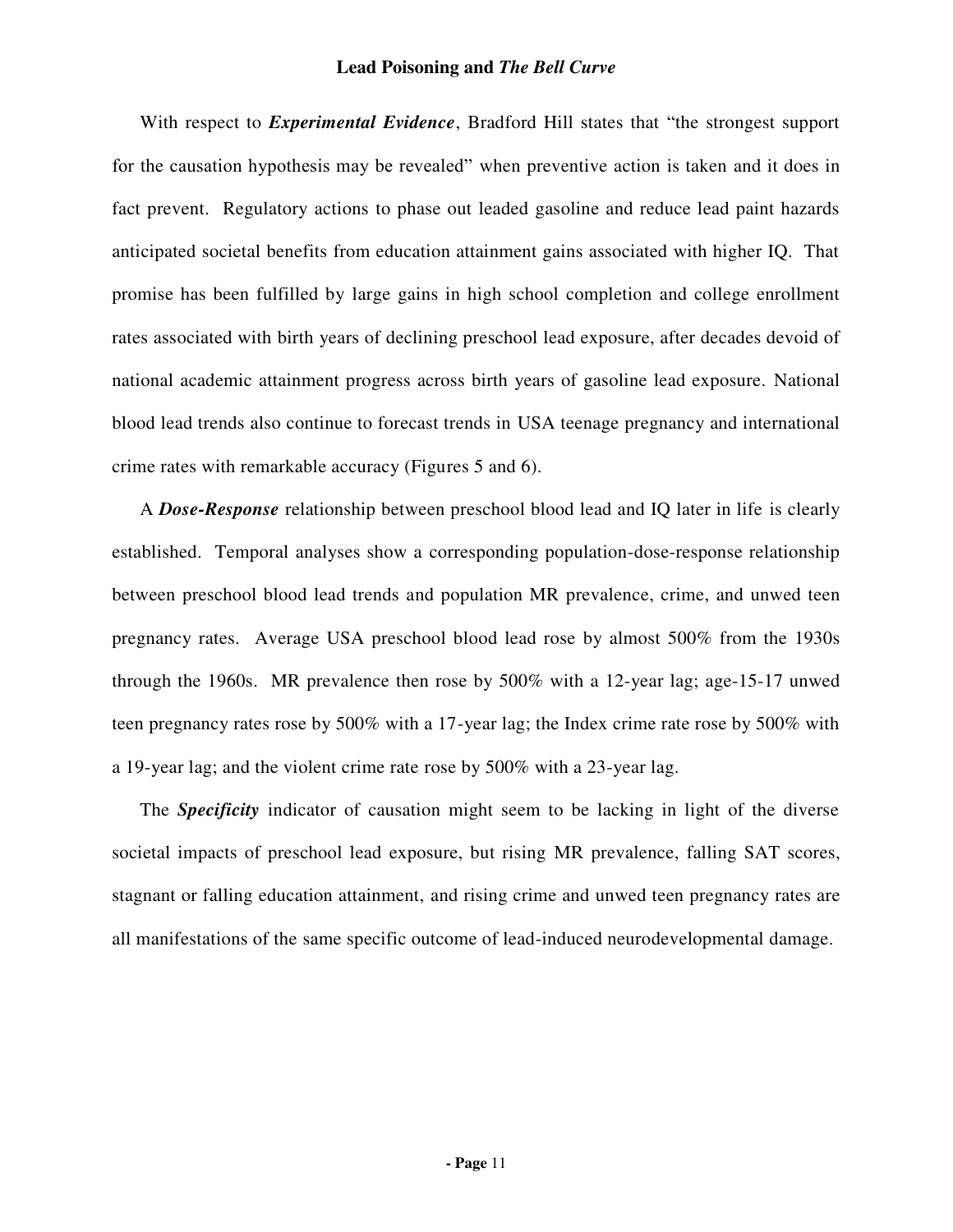



<sup>&</sup>lt;sup>4</sup> Alan Guttmacher Institute, 2010; U.S. Centers for Disease Control and Prevention, 2011b; 2011c: Teen pregnancy rates shown reflect age-specific abortion rate for each year plus the corresponding birth rate for the following year, to approximate the pregnancy rate associated with year of conception. Trend shown for 2009 is based on 2010 USA birth data and 2009 teen abortion rate trends for Texas, Pennsylvania, Illinois, Ohio, Minnesota, and New York.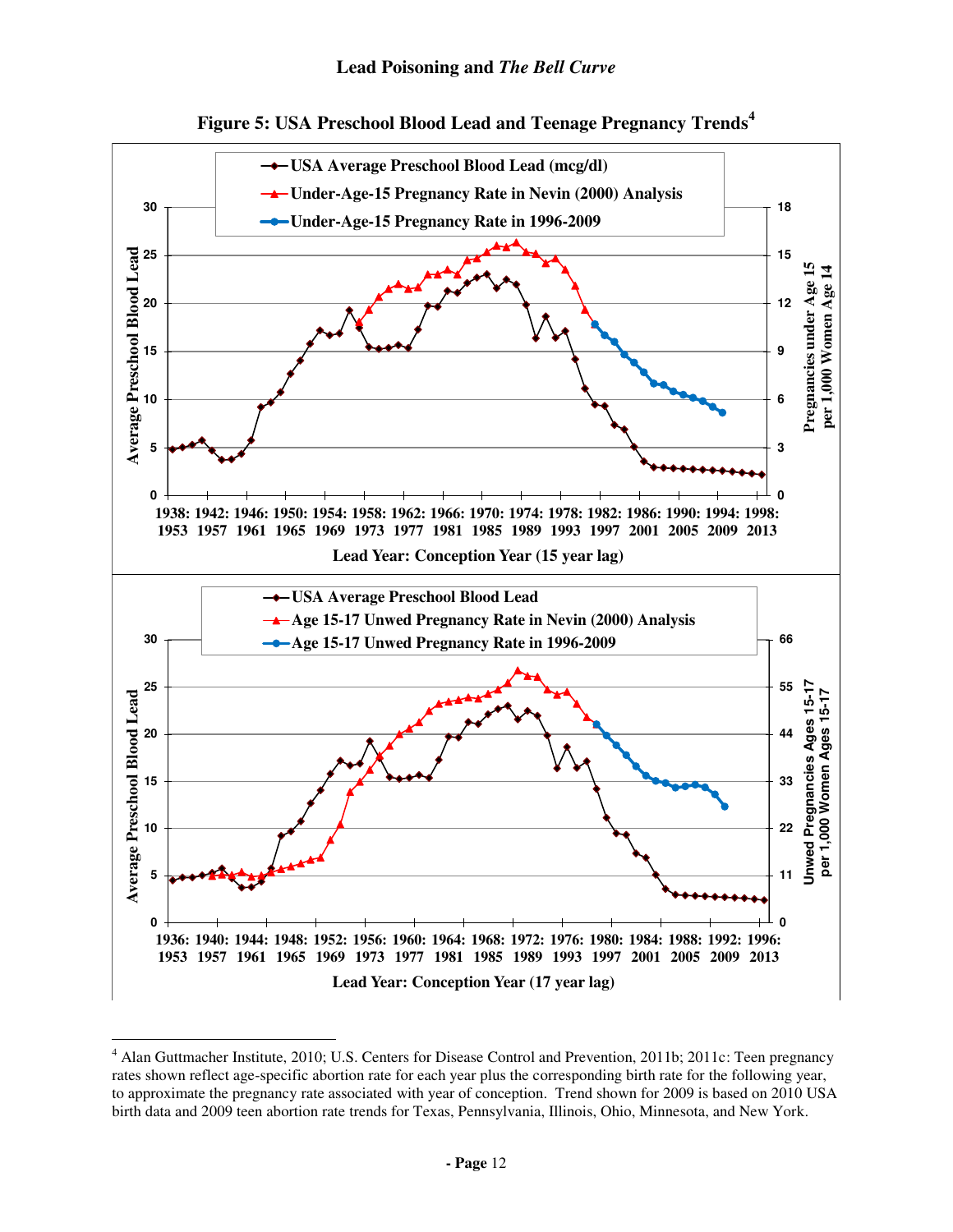



<sup>5</sup> Australian Bureau of Statistics, 2010; 2011; U.K. Home Office, 2011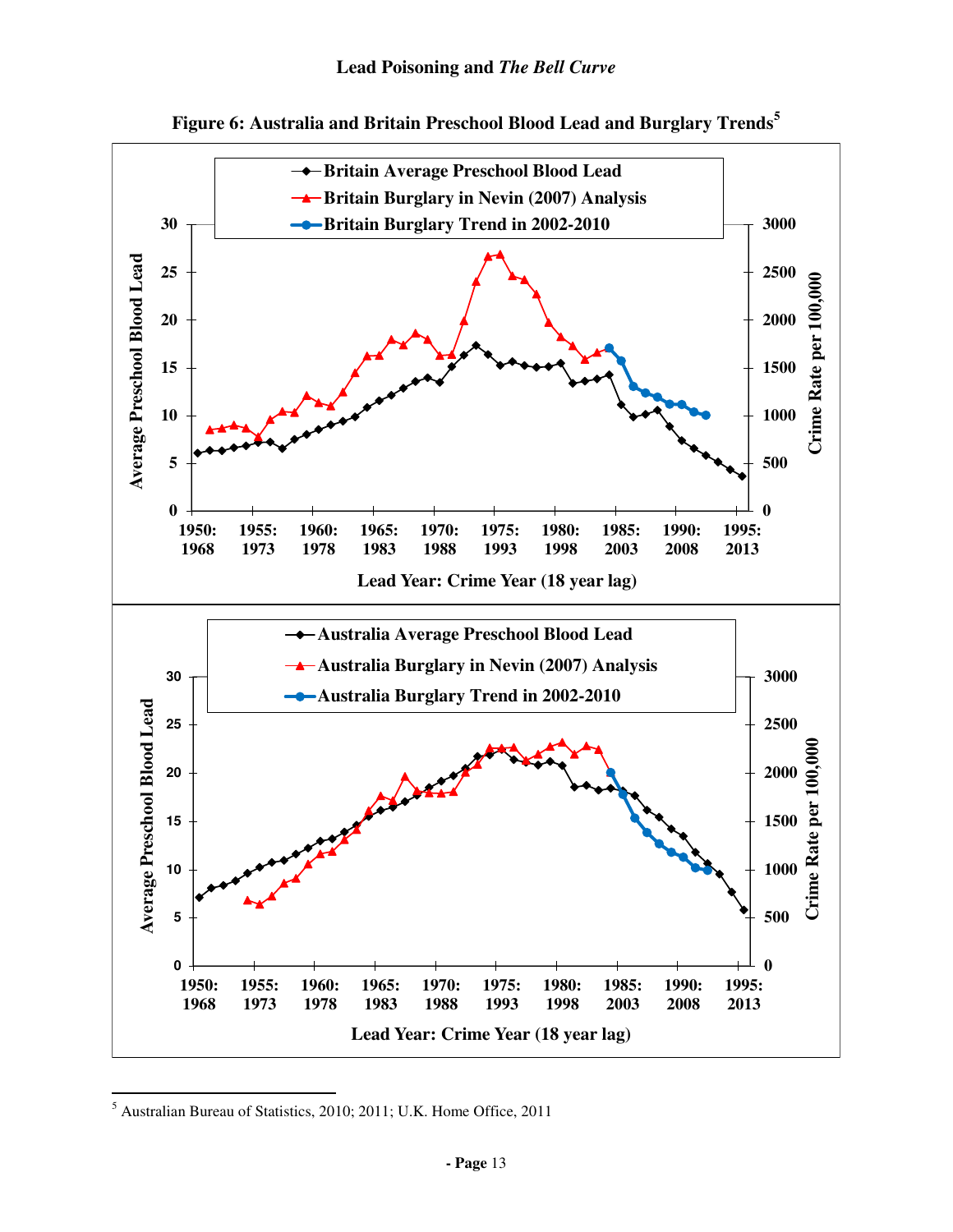With respect to *Coherence*, Bradford Hill states that a causal interpretation "should not seriously conflict with the generally known facts of the natural history and biology of the disease". This principle is inadequately addressed by *The Bell Curve* interpretation of NLSY data, concluding that inherited IQ is an important *causal* factor in criminal offending, when that interpretation is not coherent with national crime trends. Ironically, evidence that lead exposure affects so many interrelated societal trends can incite disbelief that any one factor could cause so many effects, but that coherence *is evidence of causation*.

# **The Bell Curve behind** *The Bell Curve*

The Second National Health and Nutrition Examination Survey (NHANES II), from 1976 to 1980, provided the first representative data on the USA preschool blood lead distribution. NHANES III data, from 1988-1991, showed that the phase out of leaded gasoline shifted the preschool blood lead distribution to lower levels, concentrated in a narrower range (Figure 7).





 $<sup>6</sup>$  Pirkle et al., 1994</sup>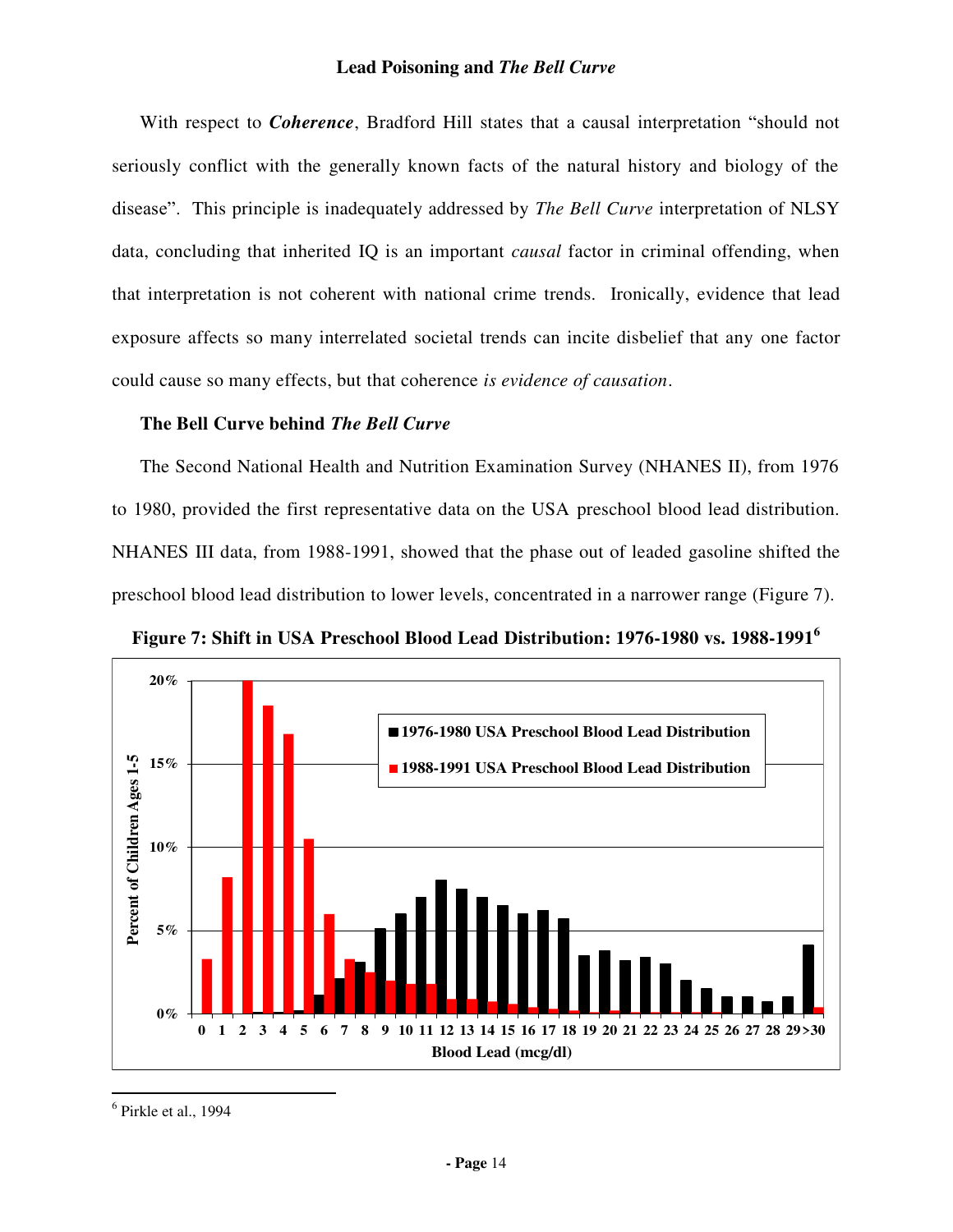NHANES II revealed another bell curve that was the mirror image of the IQ bell curve with respect to income and race: Poor children and black children are more likely to be at the high end of the blood lead bell curve and at the low end of the IQ bell curve. Poor children have higher blood lead because they are more likely to live in older housing with deteriorated lead paint and with lead paint on windows that create lead-contaminated dust (Jacobs et al., 2002; Nevin and Jacobs, 2006). Black children regardless of income are more likely to live in older housing, and had more gas lead exposure because they were concentrated in cities where traffic increased air lead and caused more severe lead dust hazards. From 1950-1970, many children suffered additive exposure to city air lead and lead paint in deteriorated slum housing that was built around 1900, when the use of heavily leaded interior paint was common. When MR prevalence peaked in the 1970s, the mildly retarded (IQ over 55) accounted for 75% to 80% of MR students, with most cases due to unknown cause, and high prevalence among "low income groups - who often live in slums" (National Research Council, 1982).

Nevin (2007) derived preschool blood lead trends across several decades in nine nations by combining available blood lead data with trends in per capita gasoline lead exposure, citing evidence that national trends in blood lead and leaded gas use were very highly correlated. Those national blood lead trends reflect a temporal shift in the entire blood lead distribution, encompassing a rise and fall in marginally higher blood lead associated with marginally lower IQ, academic achievement and attainment, and juvenile property crime offending, and a rise and fall in severe lead poisoning more associated with MR and violent offending.

The dose-response relationship between preschool blood lead and IQ means that the wider NHANES II blood lead distribution would have profoundly affected any IQ norm sample based on test-takers born in the mid-1970s. By comparison, the much narrower NHANES III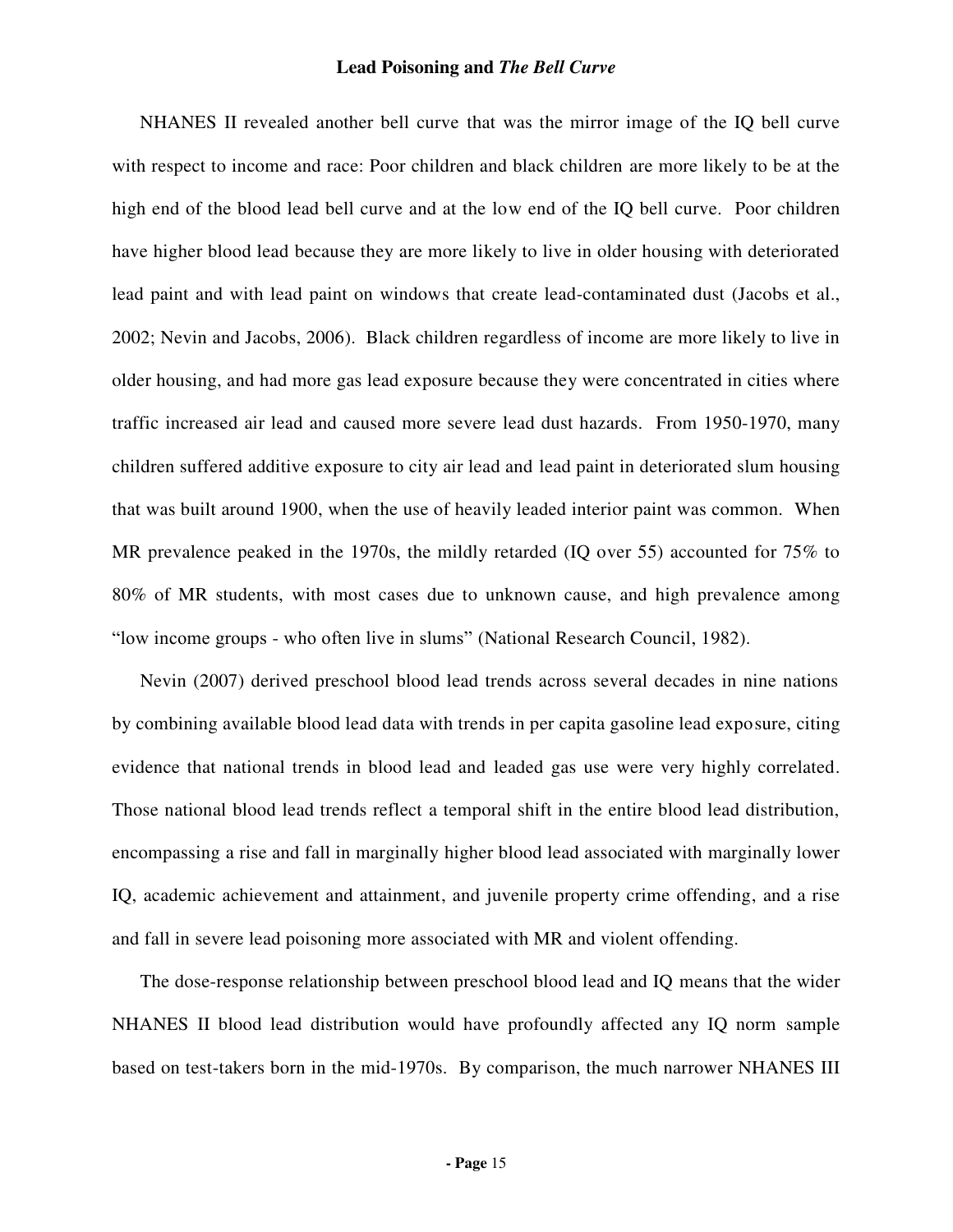distribution would have caused much less variation in lead-induced cognitive losses for an IQ norm based on test-takers born in the mid-1980s, but *the statistical method used to calculate IQ from a norm sample obscures this impact of the preschool blood lead bell curve*. By definition, 5% of *every* IQ norm sample has IQ below 75, 20% of those test-takers have IQ of 75-90, 50% have IQ of 90-110, 20% have IQ of 110-125, and 5% have IQ above 125.

The APA report cited studies showing IQ is largely inherited, but also noted that some sort of "environmental" influence was evident in a racial convergence in National Assessment of Educational Progress (NAEP) scores. The racial difference in average NAEP scores narrowed at different times for ages 9, 13, and 17, but black gains at each age are traced to changes over the same 1962-1973 birth years. Nevin (2007; 2009) has linked those same birth years to narrowing racial differences in SAT scores, MR prevalence, and juvenile burglary arrest rates, and linked all of these trends to a racial convergence in lead exposure over the 1960s. African-Americans occupied 56% of substandard city housing in 1960, as white children were increasingly concentrated in suburbs with far less gasoline lead exposure, in new homes with little or no lead paint. As urban sprawl spread more lead emissions to suburbs over the 1960s, African-Americans were disproportionately displaced by city slum clearance programs. Those trends suggest that lead exposure among black children, and the average racial difference in preschool lead exposure, likely peaked around 1960.

A study of lead concentrations preserved in tooth enamel formed from 1936 to 1993 in Cleveland has now confirmed that average preschool lead exposure peaked around 1960 in this largely black urban population. This peak in urban tooth lead, a decade before the peak in USA gas lead emissions, is consistent with a peak in lead poisoning prevalence before slum demolition removed many dilapidated housing units with severe lead paint hazards during the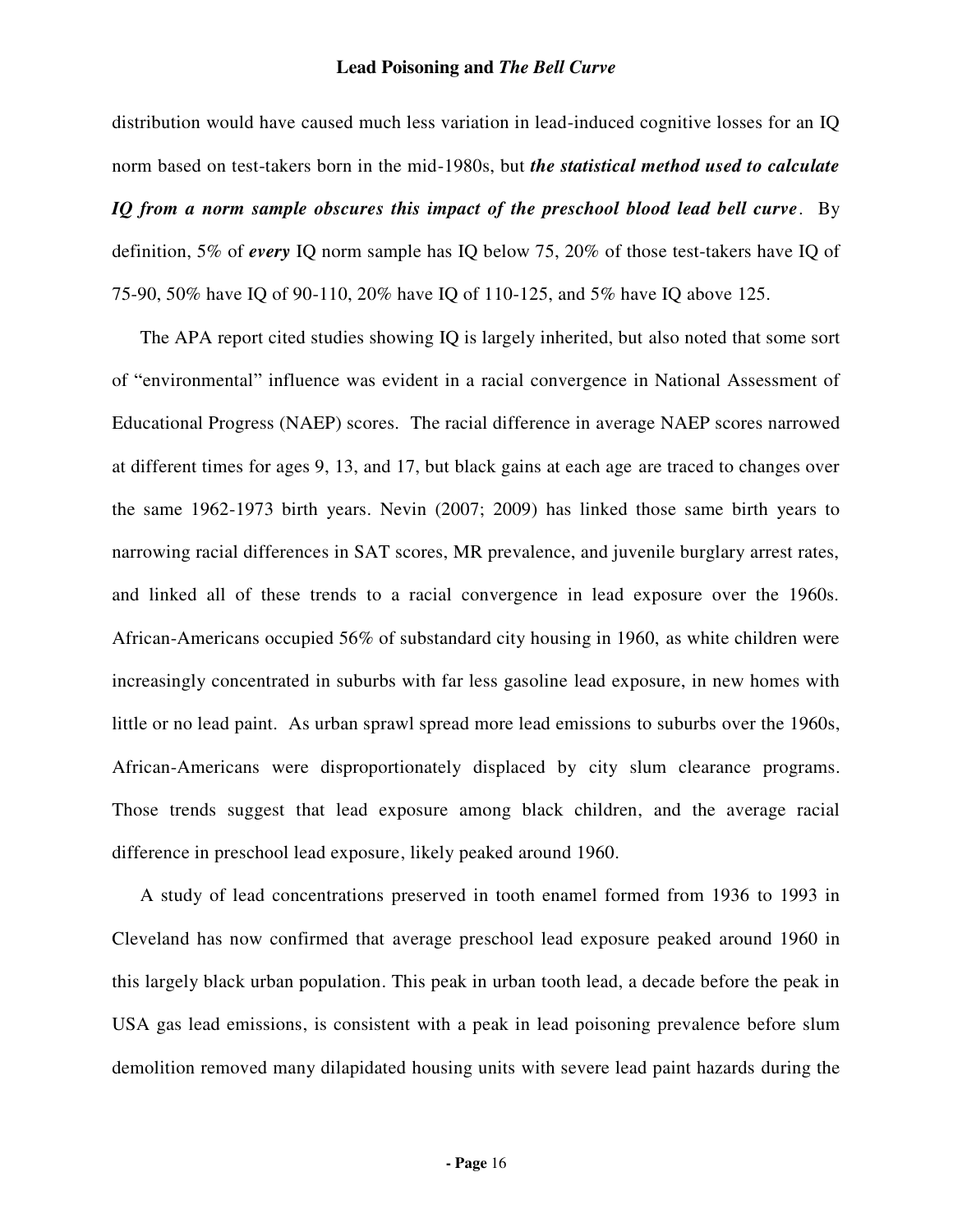1960s. Across the entire span of birth years from 1936 to 1993, this study also confirms a very high correlation between tooth lead and gasoline lead trends, and confirms the same order-of-magnitude temporal variation in lead exposure derived from USA gasoline lead trends: The circa-1960 peak in average tooth lead was about 500% higher than average tooth lead in 1936–1950 and in 1986–1993.

*The Bell Curve* controlled for race by first examining the relationship between IQ and behavior among white youths, but did not control for the wide variation in the white preschool blood lead distribution during NLSY birth years of the late-1950s and early-1960s. In 1960, 51% of blacks and 30% of whites lived in central cities, and the fact that blacks occupied 56% of substandard city housing means that whites still occupied almost half of 1960 substandard city housing. Most white children born in those years lived in new suburban homes, but many other white children still suffered additive exposure to lead paint hazards and urban air lead. The extremely wide variation in the white preschool blood lead distribution during birth years of the 1979 NLSY was the root cause of the wide variation in incarceration, unwed birth, and high school dropout rates attributed to inherited IQ.

#### **Inherited IQ and an Unobserved Confounder**

The APA report notes that an "environmental" influence on IQ is also evident in Flynn's research showing global  $20<sup>th</sup>$  Century IQ gains. IQ of 100 is "redefined" as the average score on every new IQ test, based on the norm sample for that test, but new norm samples also take an older test so "norm comparisons" can verify that individual IQ is similar on both tests (to validate new tests). Individual IQ is similar on old and new tests, but Flynn discovered that almost every new norm sample has average IQ above 100 on older IQ tests, indicating gains in average IQ. By linking norm comparisons over time, he shows global gains of seven IQ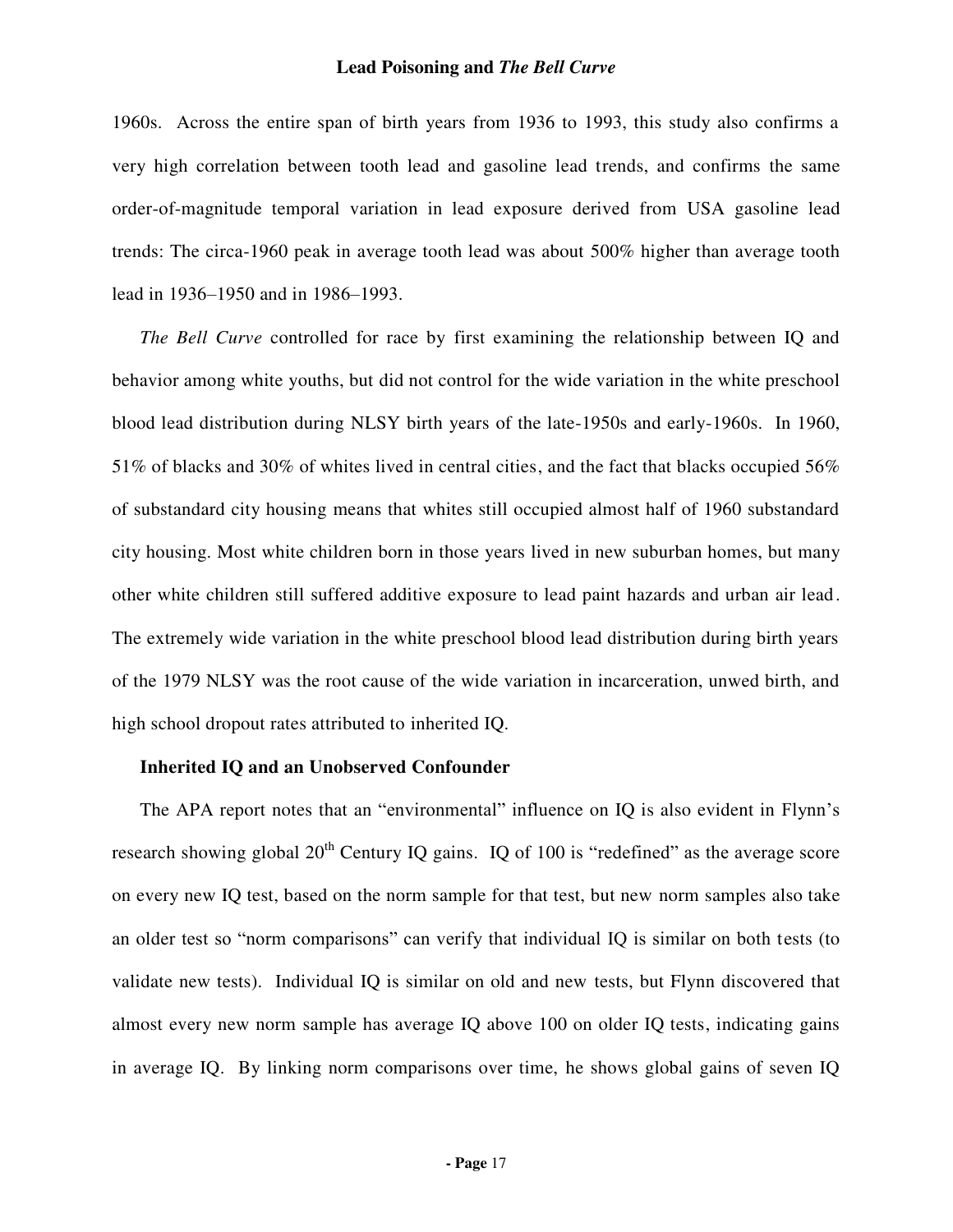points per decade on spatial visualization and figure similarity tests, and smaller gains on number series and verbal tests more affected by education.

Nevin (2000) has shown that Flynn reports IQ gains in many nations that are relatively rapid across birth years of declining lead paint exposure in the first half of the  $20<sup>th</sup>$  Century, followed by IQ gains that slowed or stopped across birth years when rising gasoline lead use offset ongoing declines in lead paint exposure. That pattern does not appear in USA data because many USA IQ norms span a wide range of birth years (e.g., adults age 16-48), and because Flynn's USA data are for white IQ only (to incorporate early IQ norms that included only whites). Blacks were increasingly concentrated in cities as air lead increased, as white children were increasingly born in suburbs with far less gas or paint lead exposure, muting the impact of gasoline lead on long-term trends in average white IQ.

While acknowledging some evidence of environmental influence on IQ, the APA report cited extensive evidence that IQ is inherited, based on studies showing the IQ correlation for adopted siblings raised in the same family is lower than the correlation for genetic siblings separated by adoption. Genetic siblings raised apart did not share the same socioeconomic environment through childhood, but even identical twins separated at birth shared the same maternal blood lead exposure, and many genetic siblings separated by adoption after the age of nine months shared the same exposure to lead contaminated dust as they learned to crawl.

Despite the extensive cognitive research showing that IQ is inherited, the APA report also notes that a genetic explanation for racial differences in IQ implies that African-Americans with lighter skin and more Caucasian heritage should have higher IQ than those with darker skin, but this is not the case. The known history of preschool lead exposure suggests that IQ could be unrelated to fractional Caucasian heritage because the "one-drop" rule of racial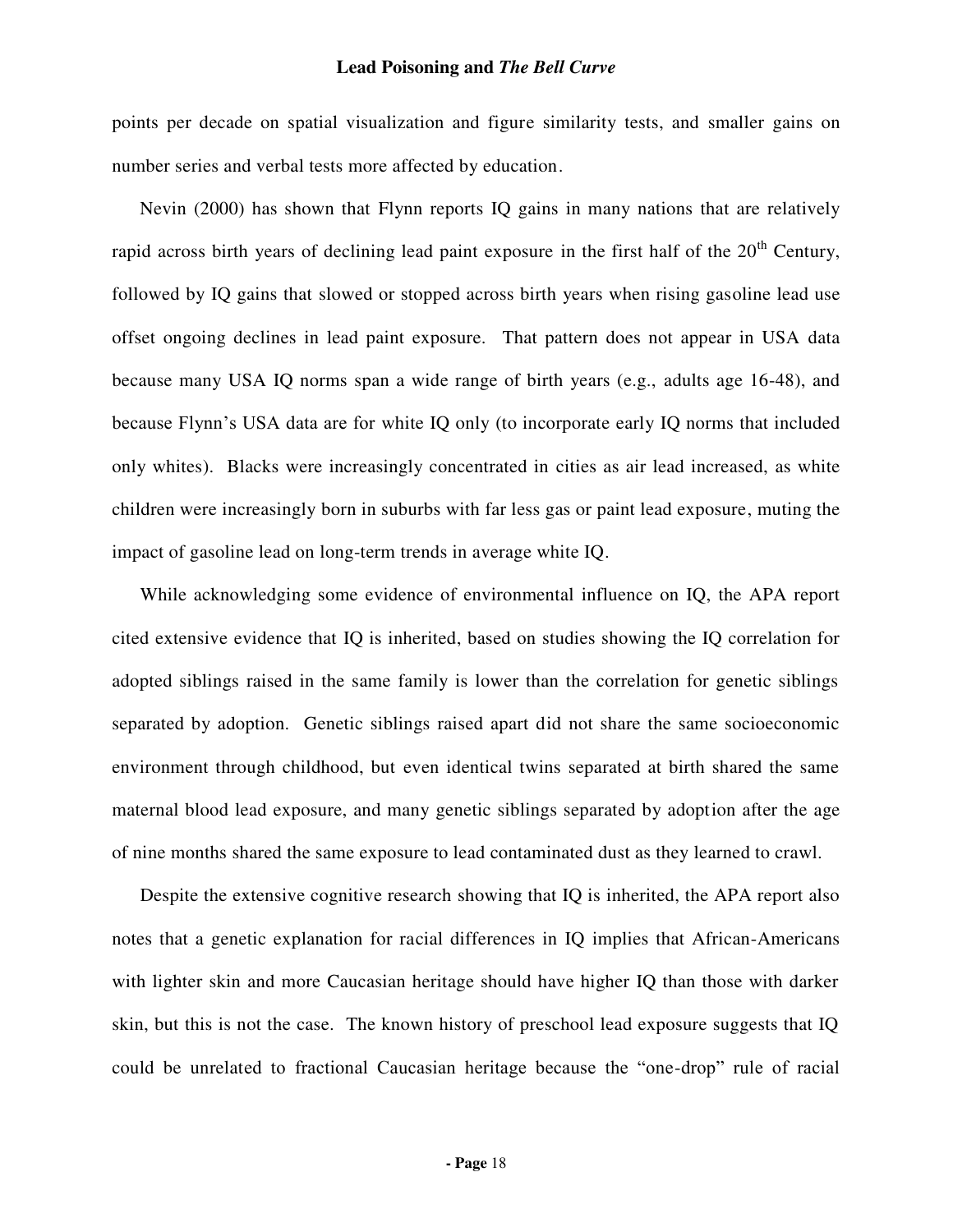discrimination restricted African-Americans of any shading to cities with severe air lead exposure and neighborhoods with older housing with lead paint.

The pioneers of research showing that lead exposure impairs IQ often faced skeptical questions about whether this was a coincidental correlation resulting from inadequate study controls for confounding by parental IQ, education, income, and other confounders associated with inherited IQ. The extensive research on this subject has now definitively shown the adverse impact of preschool lead exposure on IQ *after* controlling for confounders. In light of that evidence, and the history of global lead paint exposure predating the earliest IQ tests, and the strong, consistent, coherent, ongoing, dose-response relationship between lead exposure trends and subsequent trends in important IQ-correlates, it is now reasonable to ask: Could the cognitive research literature on inherited IQ reflect a coincidental correlation resulting from inadequate study controls for confounding by preschool lead exposure?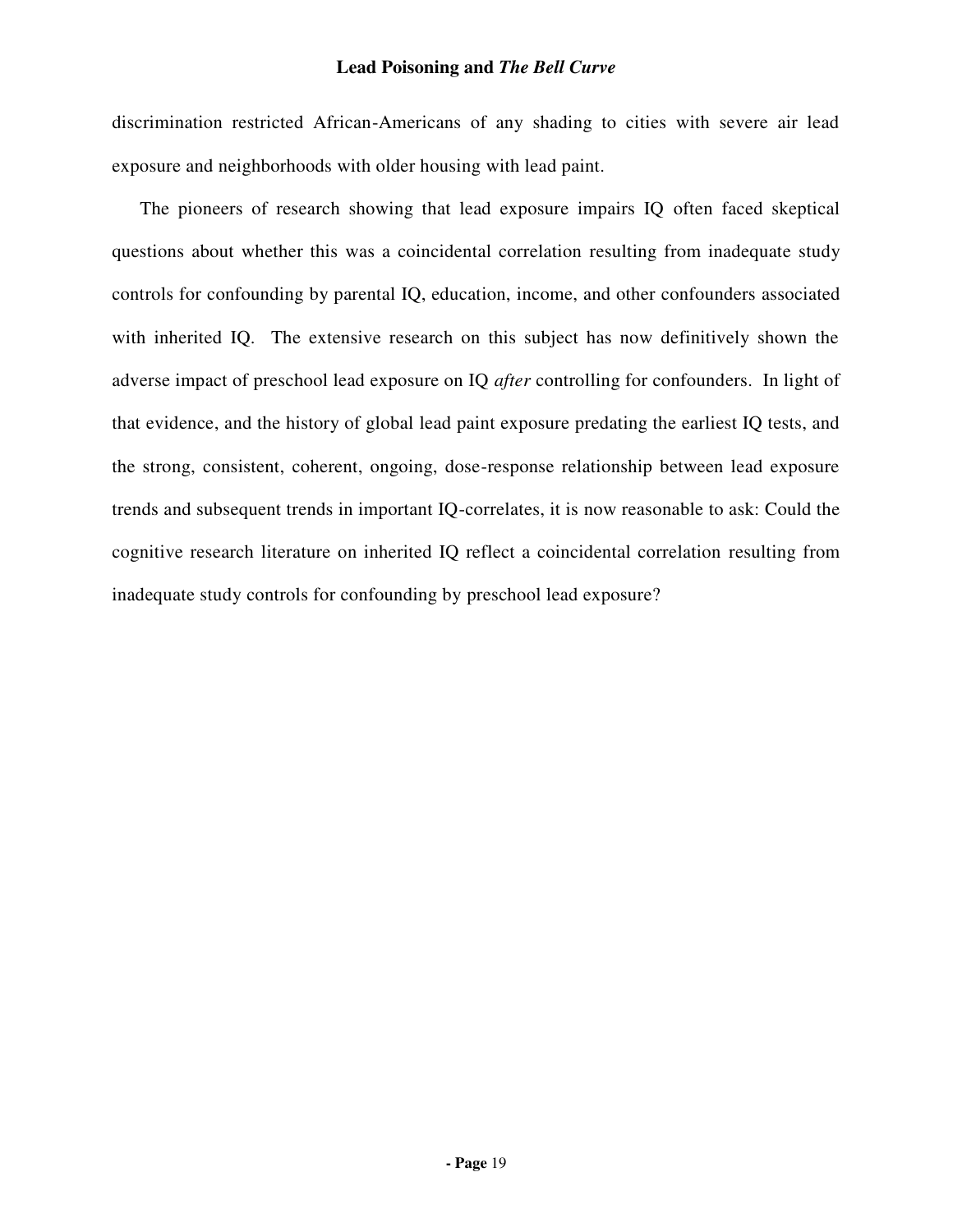# **References**

Alan Guttmacher Institute, 2010, U.S. Teenage Pregnancies, Births and Abortions: National and State Trends and Trends by Race and Ethnicity.

Australian Bureau of Statistics, 2010, Recorded Crime - Victims, Australia, 2009

Australian Bureau of Statistics, 2011, Recorded Crime - Victims, Australia, 2010

- Banks, E, Ferretti L, Shucard D. 1997 Effects of low level lead exposure on cognitive function in children: A review of behavioral, neuropsychological and biological evidence, *Neurotoxicology*, 18, 237-81
- Bartzokis et al. (2001) Age-related changes in frontal and temporal lobe volumes in men: a magnetic resonance imaging study, *Archives of General Psychiatry*, 58, 461-465)
- Canfield, R., Henderson, C., Cory-Slechta, D., Cox, C., Jusko, T., Lanphear, B. 2003 Intellectual impairment in children with blood lead levels below 10 µg/dL, *The New England Journal of Medicine, 348*, 1517-1522
- Cecil K, Brubaker C, Adler C, Dietrich K, Altaye M, Egelhoff J, et al. 2008 Decreased Brain Volume in Adults with Childhood Lead Exposure *PLoS Med* 5(5): 0741-50

Denno, D. W. 1990. Biology and Violence, Cambridge University Press, NY, NY

- Dietrich, K., Ris, M., Succop, P., Berger, O., Bornschein R. 2001. Early Exposure to Lead and Juvenile Delinquency, *Neurotoxicology and Teratology*, 23, 511-518
- Gilsinn 1972 Estimates of the Nature and Extent of Lead Paint Poisoning in the United States, U.S. Department of Commerce
- Herrnstein R, Murray C. 1994 The Bell Curve: Intelligence and Class Structure in American Life. The Free Press, New York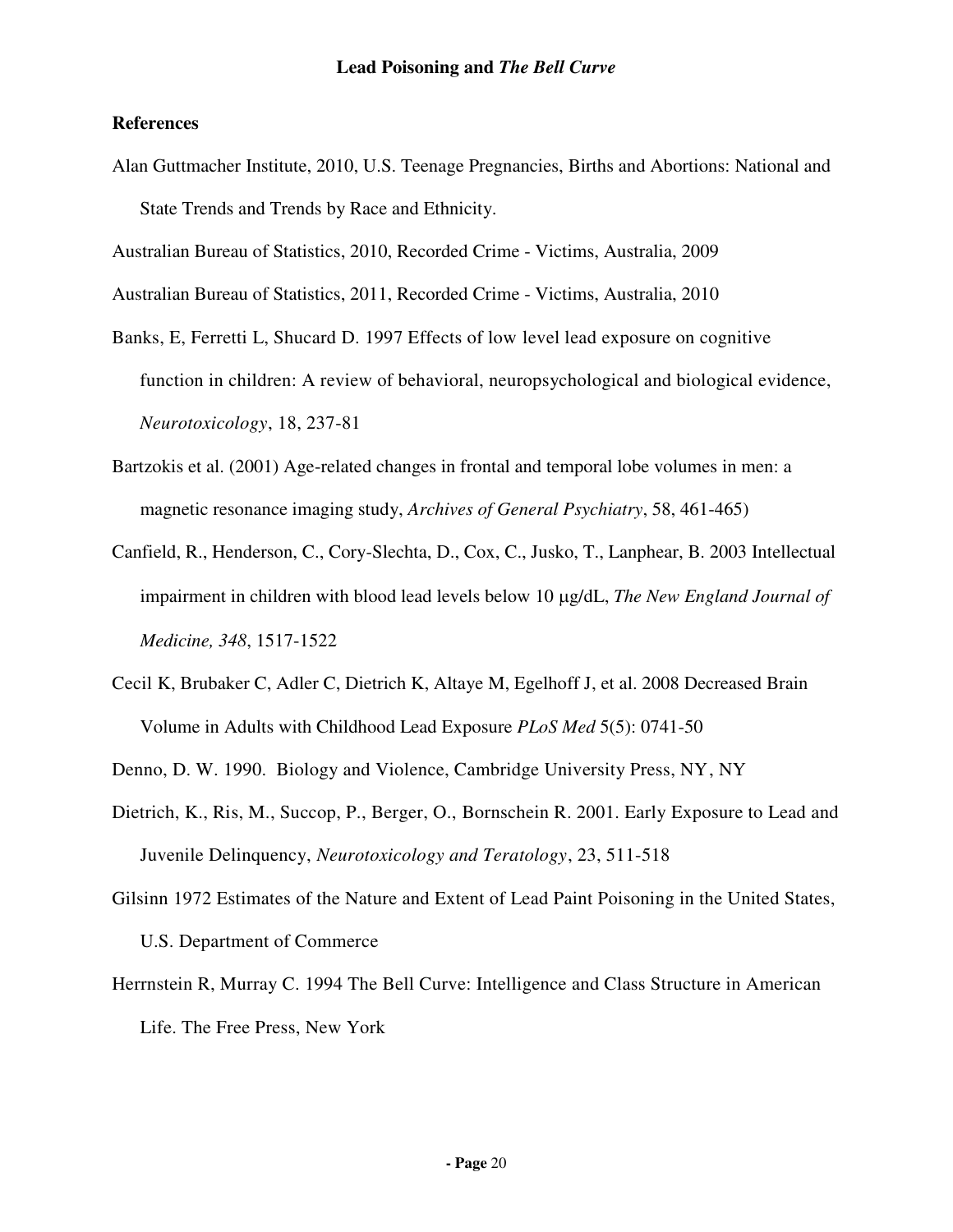- Hill, AB. (1965) The environment and disease: association or causation? *Proc R Soc Med* 58:295–300.
- Jacobs D, Clickner R, Zhou J, Viet S, Marker D, Rogers J, et al. 2002 The prevalence of leadbased paint hazards in U.S. housing, *Environ Health Perspect*, 110, 599-606
- Kanaya T., Scullin, M., & Ceci, S., 2003, The Flynn Effect and U.S. Policies: The Impact of Rising IQ Scores on American Society Via Mental Retardation Diagnoses, *American Psychologist*, 58: 778-90.
- Lanphear, B, Matte, T., Rogers, J., Clickner, R., Dietz, B., Bornschein, R., et al., 1998. The contribution of lead-contaminated house dust and residential soil to children's blood lead levels: a pooled analysis of 12 epidemiological studies. *Environ. Res*. 79, 51–68.

Lidsky T, Schneider J. 2003 Lead neurotoxicity in children, *Brain*, 126, 5-19

- Moffitt T. 1993. Adolescence-limited and life-course-persistent antisocial behavior: a developmental taxonomy. *Psychol Rev* 100:674–701
- National Research Council 1982 Placing Children in Special Education, National Academy Press, Wash. DC
- Needleman, H., Riess, J., Tobin, M., Biesecker G., Greenhouse J. 1996 Bone lead levels and delinquent behavior, *Journal of the American Medical Association*, 257, 363-369.
- Needleman, H., McFarland, C., Ness, R., Fienberg, S., Tobin, M. 2003 Bone lead levels in adjudicated delinquents. A case control study. *Neurotoxicology and Teratology*, 24, 711-717.
- Neisser, U, Boodoo G, Bouchard T, Boykin A, Brody N, Ceci S, et al. 1996 Intelligence: knowns and unknowns, *American Psychologist*, 51, 77-101
- Nevin R. 2000 How lead exposure relates to temporal changes in IQ, violent crime, and unwed pregnancy, *Environ Res.* 83, 1-22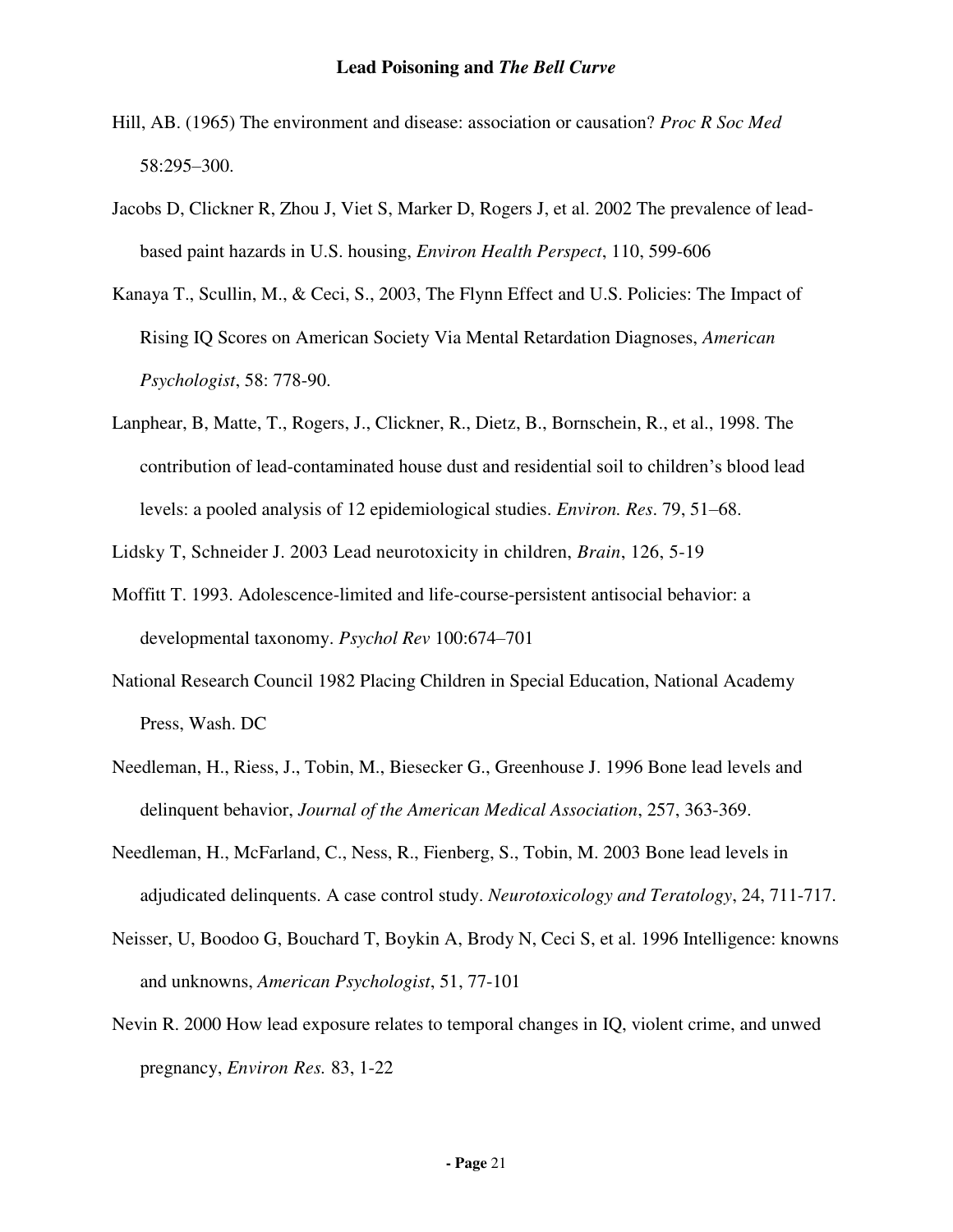- Nevin, R., Jacobs D. 2006. Windows of opportunity: lead poisoning prevention, housing affordability, and energy conservation. *Housing Policy Debate* 17(1), 185–207
- Nevin R. 2007 Understanding international crime trends: the legacy of preschool lead exposure, *Environ Res,* 104, 315–336
- Nevin, R., Jacobs D., Berg M., Cohen J. 2008 Monetary benefits of preventing childhood lead poisoning with lead-safe window replacement. *Environ Res* 106, 410–419.
- Nevin R. 2009 Trends in preschool lead exposure, mental retardation, and scholastic achievement: Association or causation? *Environ Res*, 109, 301-310
- Nevin R. 2010 Energy-efficient housing stimulus that pays for itself, *Energy Policy*, 38: 4-11
- Pirkle, J., Brody, D., Gunter, E., Kramer R., Paschal D., Flegal K., Matte T. 1994 The decline in blood lead levels in the United States. *Journal of the American Medical Association*, 272, 284-91
- Robbins N, Zhang Z, Sun J, Ketterer M, Lalumandier J, Shulze R (2010) Childhood lead exposure and uptake in teeth in the Cleveland area during the era of leaded gasoline *Science of The Total Environment* 408 (19): 4118-4127
- Schwartz, J. 1994. Low-level lead exposure and children's IQ: A meta-analysis and search for a threshold, *Environ Res., 65*, 42-55
- Sowell et al. (1999) In vivo evidence for post-adolescent brain maturation in frontal and striatal regions, *Nature Neuroscience*, 2, 859-61
- Wright J, Dietrich K, Ris M, Hornung R, Wessel S, Lanphear, B, et al. 2008 Prenatal and Childhood Blood Lead Concentrations with Criminal Arrests in Early Adulthood, *PLoS Mede* 5(5): 0732-0740
- U.K. Home Office, 2011, Summary of recorded crime data from 2002/03 to 2009/10